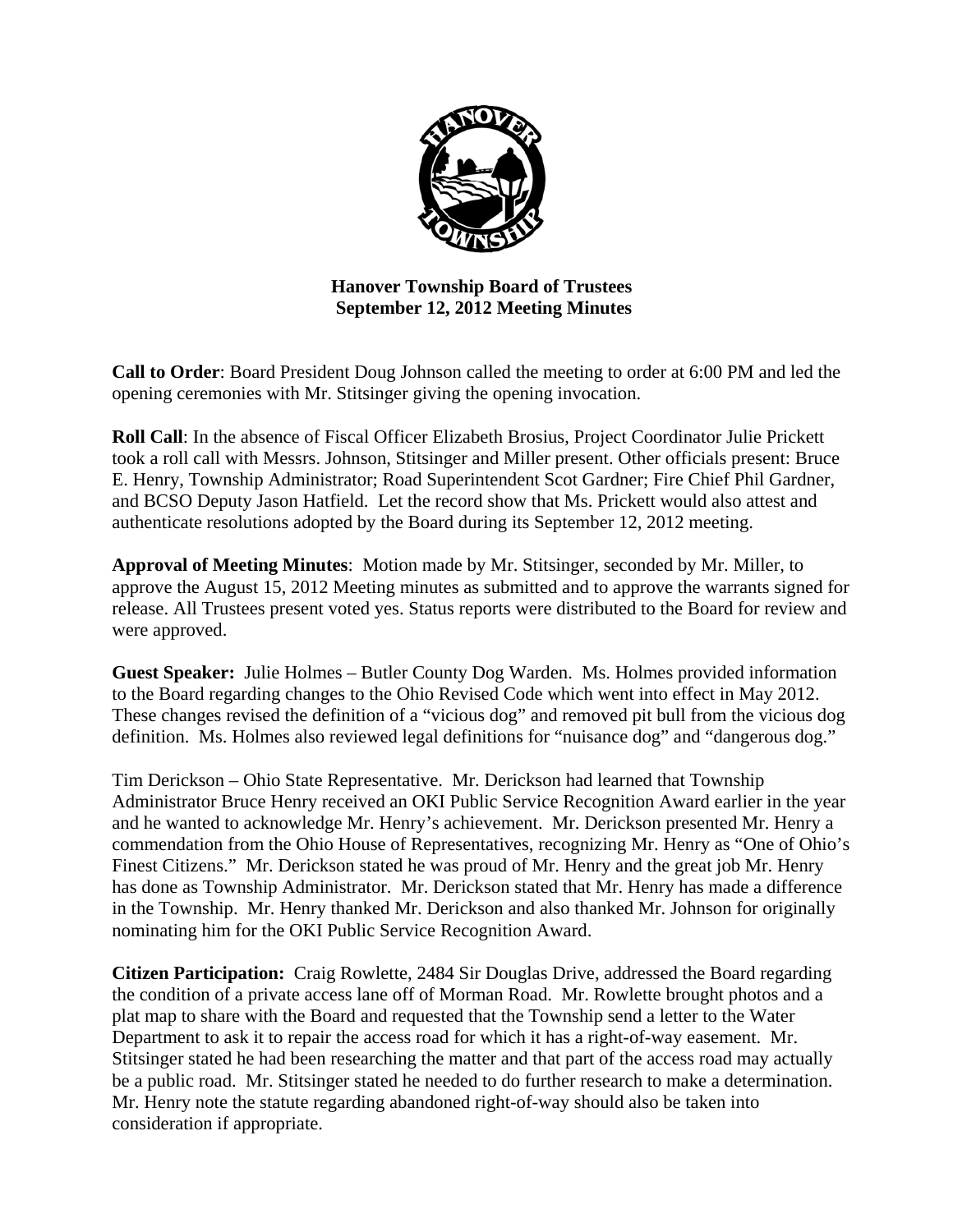# **Administration Reports**

*Law Enforcement*: Deputy Hatfield gave the following report for the month of August 2012:

# **Butler County Sheriff's Office District #6 Hanover Township Contract Cars Monthly Report for August 2012**

| <b>Activity Area</b><br><b>Month Totals</b> | YTD            |
|---------------------------------------------|----------------|
| Dispatched Calls: 154<br>$\bullet$          | 1137           |
| Felony Reports: 5<br>$\bullet$              | 38             |
| Misdemeanor Reports: 14<br>$\bullet$        | 114            |
| Non-Injury Crash: 05                        | 55             |
| Injury Crash: 6                             | 41             |
| <b>Total Reports: 30</b>                    | 241            |
| Assists/Back Up: 57<br>$\bullet$            | 408            |
| Felony Arrests: 2<br>$\bullet$              | 17             |
| <b>Misdemeanor Arrests: 05</b>              | 54             |
| <b>OMVI</b> Arrests: 0                      | 13             |
| <b>Total Arrests: 07</b>                    | 81             |
| Traffic Stops: 59<br>$\bullet$              | 328            |
| <b>Moving Citations: 30</b><br>$\bullet$    | 177            |
| <b>Warning Citations: 29</b><br>$\bullet$   | 136            |
| FI Cards: 0<br>$\bullet$                    | $\overline{0}$ |
| Civil Papers Served: 0                      | 0              |
| <b>Business Alarms: 4</b><br>$\bullet$      | 43             |
| <b>Residential Alarms: 09</b><br>$\bullet$  | 112            |
| Special Details: 2<br>$\bullet$             | 14             |
| COPS Times: 6615 (Min.)                     | 50,875         |
| <b>Vacation Checks: 37</b>                  | 315            |

\*\*\*\*\*\*\*\*\*\*\*\*\*\*\*\*\*\*\*\*\*\*\*\*\*\*\*\*\*\*\*\*\*\*\*\*\*\*\*\*\*\*\*\*\*\*\*\*\*\*\*\*\*\*\*\*\*\*\*\*\*\*\*\*\*\*\*\*\*\*\*\*\*

Reporting Deputies: T. Lentz and J. Hatfield/ Report prepared by HT Administration

*Fire/EMS*: Chief Clark presented the following report for the month of August 2012: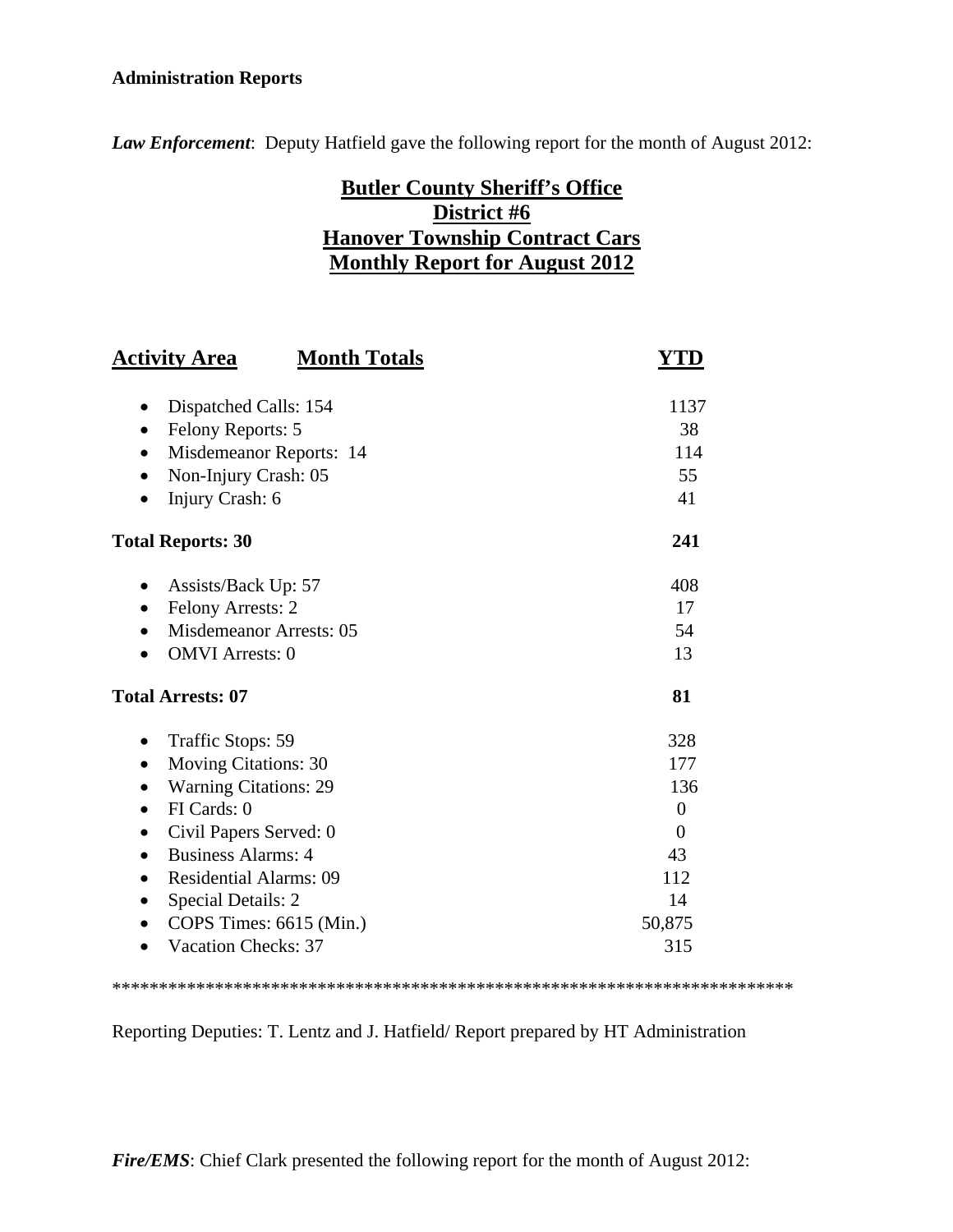## **Hanover Township Fire Department Monthly Report for August 2012 (Presented in September 2012)**

Run and detail activity for the Fire and EMS operations are reflected in the following numbers:

|                                                                                          | <b>Emergency Medical Operations/Squad Runs:</b>                           |     | 46                                                              |
|------------------------------------------------------------------------------------------|---------------------------------------------------------------------------|-----|-----------------------------------------------------------------|
| $\bullet$                                                                                | Motor Vehicle Accidents:                                                  |     | 3                                                               |
| ٠                                                                                        | Fire Runs:                                                                |     | 12                                                              |
|                                                                                          | Fire Inspections:                                                         |     | 1                                                               |
| $\bullet$                                                                                | Air & Light Truck Call Out:                                               |     | $\mathbf{2}$                                                    |
|                                                                                          | <b>Knox Box Details</b>                                                   |     | $\mathbf{0}$                                                    |
|                                                                                          | (Fire Safety Week Details)<br>Other                                       |     | $\overline{0}$                                                  |
| ٠                                                                                        | Total for the month:                                                      |     | <b>64 Runs/Operations</b><br>(61 Fire/EMS Runs)                 |
|                                                                                          |                                                                           |     |                                                                 |
|                                                                                          | <b>Total Year to Date</b><br>(40 Runs/Ops Lower than same time last year) |     | <b>430 Runs/Operations</b><br>(August 2011: 38 Runs/Operations) |
|                                                                                          |                                                                           | 719 |                                                                 |
|                                                                                          |                                                                           | 748 |                                                                 |
|                                                                                          |                                                                           | 676 |                                                                 |
|                                                                                          |                                                                           | 669 |                                                                 |
| Total for 2011<br>Total for 2010<br>Total for 2009<br>Total for 2008:<br>Total for 2007: |                                                                           | 717 |                                                                 |
| Total for 2006:                                                                          |                                                                           | 505 |                                                                 |

 **Phil Clark, Fire Chief** 

*Road/Cemetery*: Mr. Gardner presented the following reports for the month of August 2012:

#### **SUPERINTENDENT'S REPORTS (September 12, 2012)**

Millville Cemetery Operations Report August 1 through August 31, 2012

| 2 Graves sold to Township residents-----------------------\$ $1,220.00$    |      |
|----------------------------------------------------------------------------|------|
| 2 Grave sold to nonresidents-----------------------------------\$ 1,790.00 |      |
|                                                                            | 0.00 |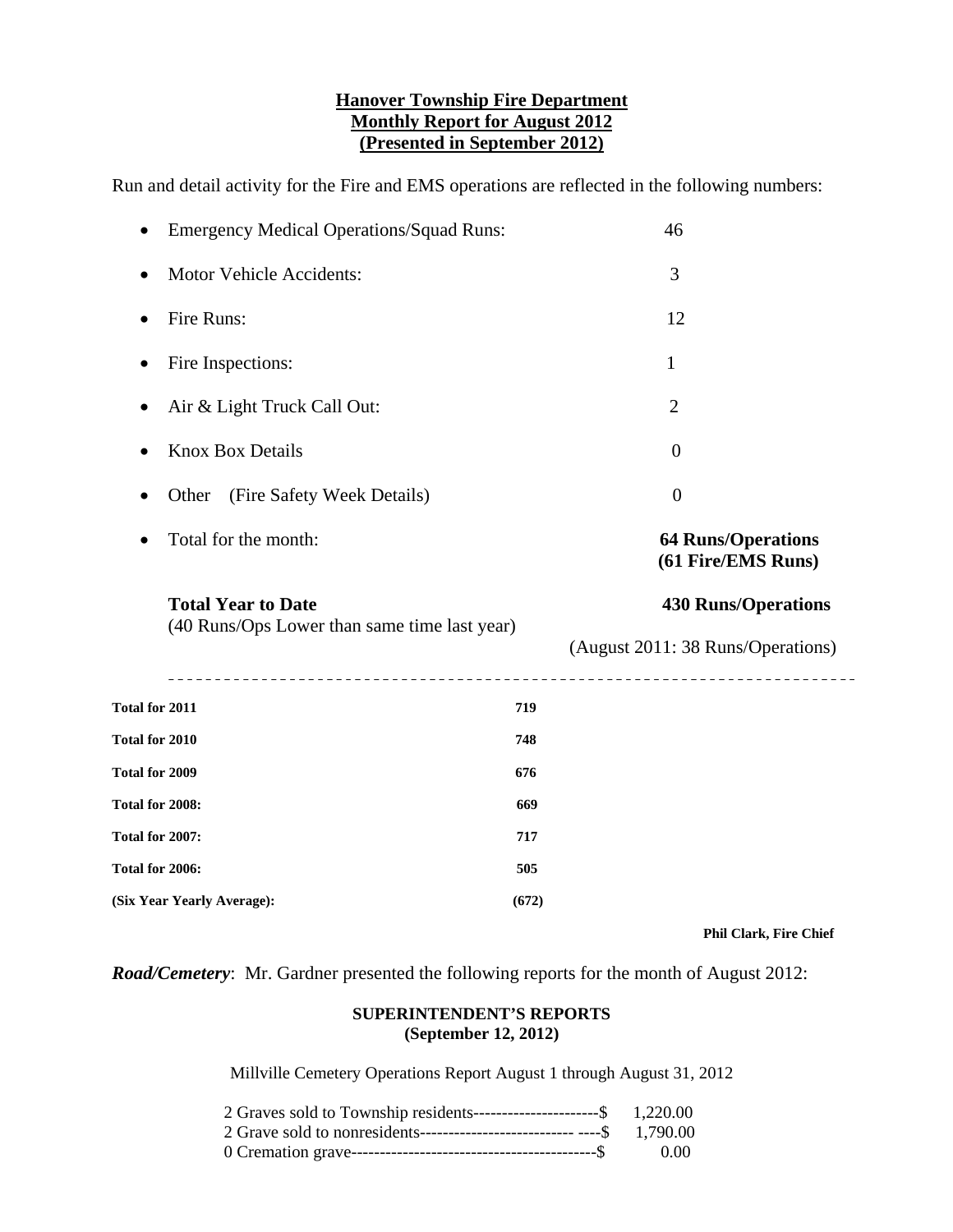| Foundation and Marker installation fees-------------------\$ 1,253.00                  |  |
|----------------------------------------------------------------------------------------|--|
|                                                                                        |  |
| *5 @ regular fee of \$900 = \$4500.00; 2 @ regular fee of \$900 + 2 hours OT = \$2200; |  |

1@ regular fee of \$900 + 4 hours OT = \$1300

#### Other Cemetery Activities

- 1. Mowed and trimmed twice.
- 2. Cleaned the shop.
- 3. Repaired mowers.
- 4. Helped road crew repair the roads
- 5. Watered trees.
- 6. Six foundations
- 7. Helped with the car show

#### **Road, Streets and Park (Scot Gardner)**

- 1. Removed two dead trees from the walking path.
- 2. Picked up a load of roof shingles on Hussey Road.
- 3. Cleaned up limbs on Woodbine and Cochran Roads after storm.
- 4. The Engineer's Office performed ditching on Woodbine and Vizedom Roads we flagged for them on Vizedom as requested.
- 5. Replaced under porch lights (front and back.) Replaced the bulb in one light and replaced one floodlight fixture at the Firehouse.
- 6. Picked up one load of brush on Salman off Stahlheber and another load on Hussey.
- 7. Cut the grass twice on all Township properties including the Millville-Reily Road and Minton Road cemeteries.
- 8. I'd like to thank the Fire Department for its quick response in putting out a fire at the Park.
- 9. Prepared Park for Car Show including picking up and returning equipment.
- 10. Continued to do Duro-patching on Township roads.
- 11. Performed monthly park, truck and storm water inspections.

#### *Administrator's Report*

#### **Administrator August 2012 Summary Report (Presented September 2012)**

- **Park Improvements**: Worked with vendors to get best price and final decision on layout and equipment. Selected equipment and colors with work scheduled for late September or early October.
- **Website Transition**: New site is running well and old site has a transfer mechanism to the new site. Working on upgrades including loading meeting minutes.
- **Public Records Training**: Helped set up through the State Auditor and BTA, certified Public Records Training on August  $17<sup>th</sup>$  at Hanover Township.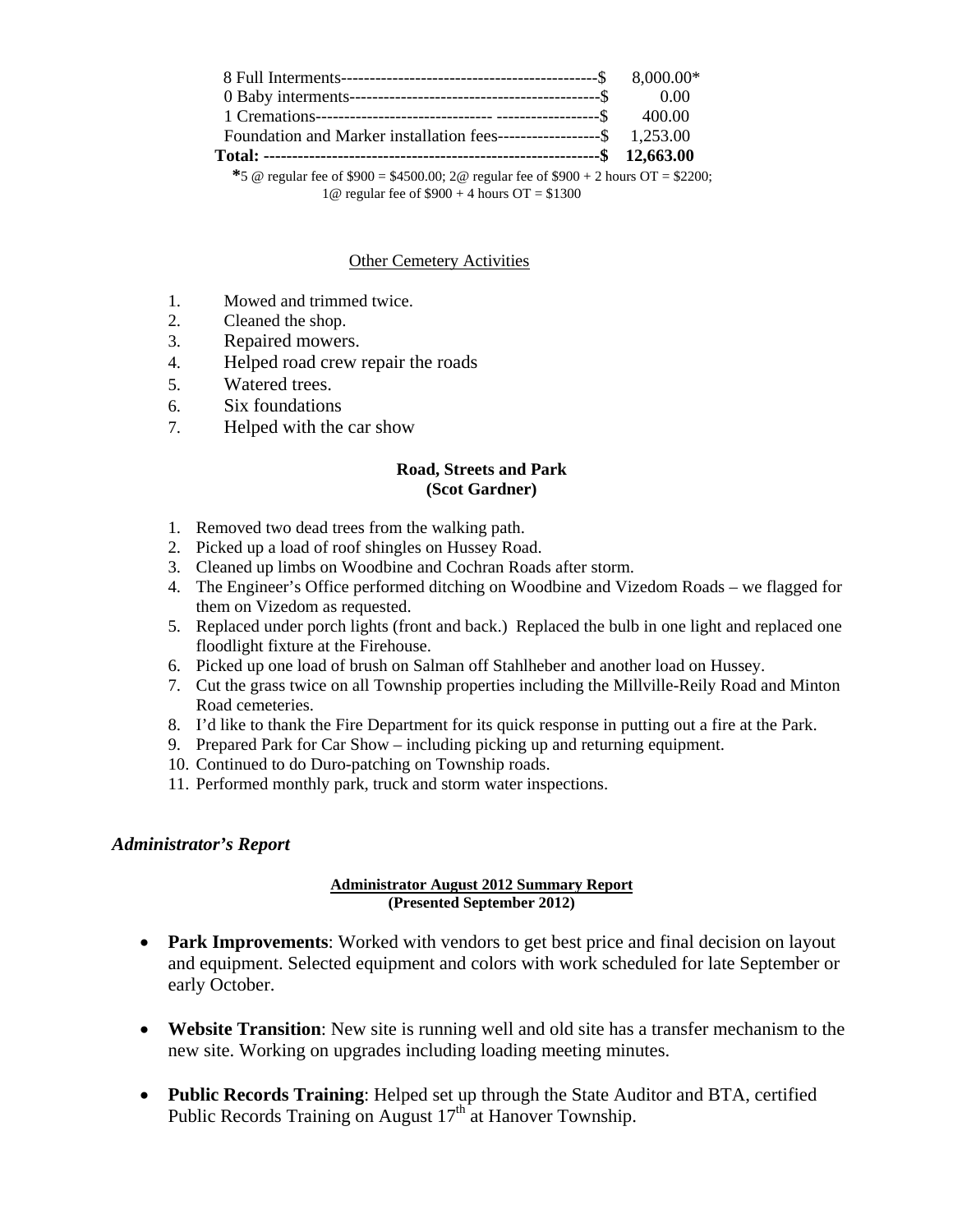- **Records Management**: Worked on finalizing Records retention Schedule for review by the Records commission and forwarding to the Ohio Historical Society.
- **Storm Water Management District**: Attended County quarterly meeting and discussed issues relative to Hanover Township.
- **Car Show**: Met with the Committee, prepared documents, ordered items to support the Show and worked the event.
- **Community Connections Grants**: Completed two applications for funding as authorized and delivered the packages to the Butler Rural Electric Cooperative.
- Land Use: Appeared in front of Planning Commission and Rural Zoning Board to discuss and support the Fluid Technologies proposal. Both bodies approved the proposed zone change. Board of Commissioners set to hear the matter on September  $13<sup>th</sup>$ .
- **Workers' Compensation**: Worked on Group Retrospective Rating through Frank Gates Company. It appears the Township can secure additional savings up to \$13,678.00 working through the Frank Gates Company.
- **Blighting Properties**: Worked on several locations to get roof issues address and mowing completed. Checked with the Prosecutor's office on procedural questions.
- **Board and Financial Reports**: Obtained data from the Fiscal Officer and prepared Township funds analysis for the monthly Board meeting. Prepared Trustee packets. Prepared numerous contracts and permits for facility rentals.
- **Drainage Issues**: Work on problems located on Woodbine Road and Vizedom Road with BCEO assisting has been completed. Both locations seem to be working well.

# **Personnel Actions**:

- $\triangleright$  Brad Vierling classified as a part time worker in the Road Department resigned from Township service to take a full time job.
- $\triangleright$  Brandon Combs obtained his CDL license; he has been working for over two years in road and cemetery operations. The Township is down two full time slots but to fulfill our road and cemetery obligations, the administrator is promoting him to a full time Public Works Worker I under the Township's Classification Plan at a rate of \$12.50 per hour.
- $\triangleright$  Benjamin Clark Layhigh Drive Hamilton, Ohio has been selected from our volunteer helper ranks to assume the duties of Public Works Helper \$7.90 per hour through the Ross School District school/work program.
- Derrick Maxwell, classified as a part-time seasonal/ student, resigned from Township service.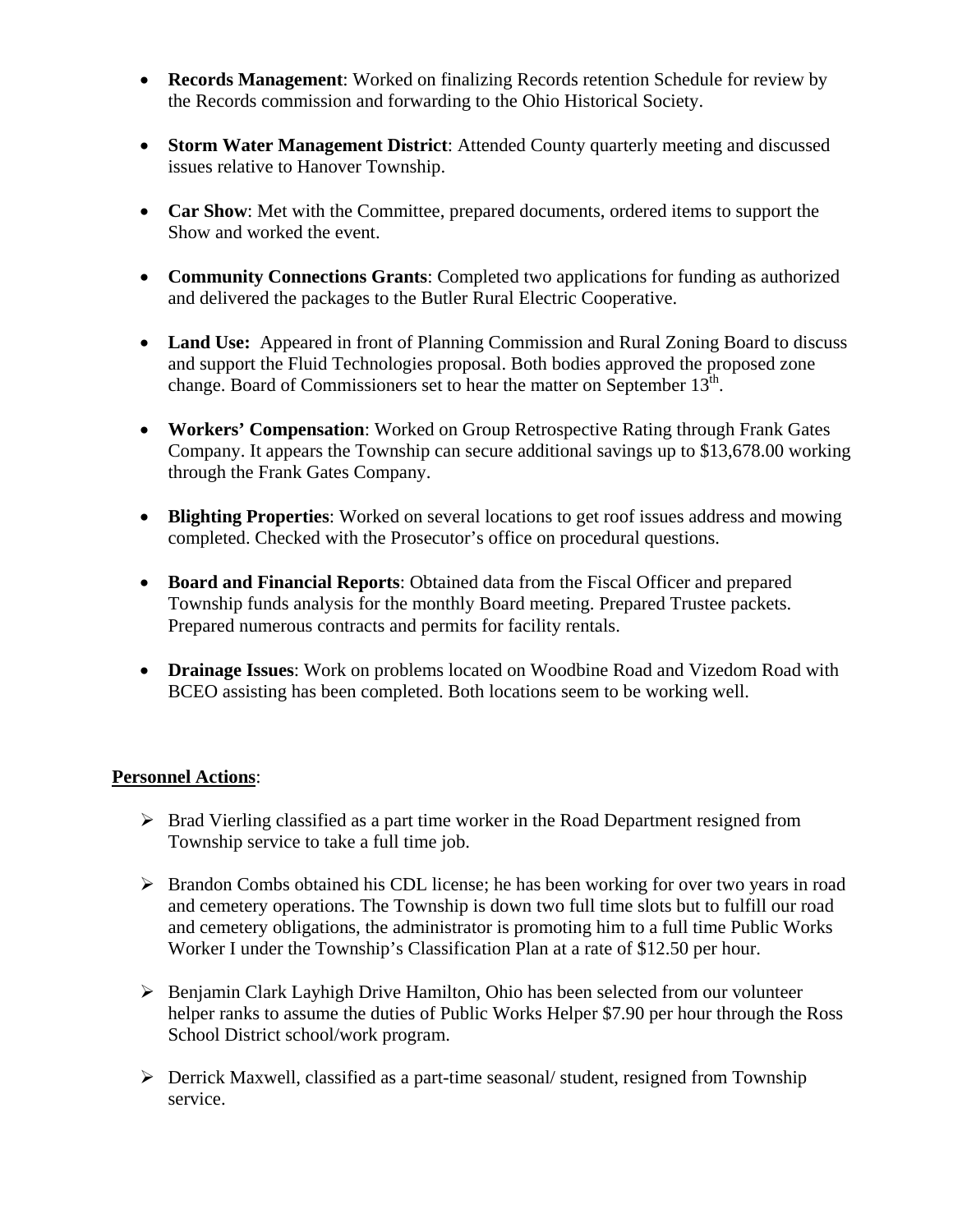Mr. Henry requested a motion from the Board to approve the aforementioned personnel actions. Following some discussion, Mr. Miller made a **motion,** which was seconded by Mr. Johnson, to authorize the personnel actions presented by the Township Administrator at the September 2012 regular Board meeting. Upon roll call, all three Trustees voted yes.

Also included with the Administrator's report were revenue and expenditure reports. Mr. Henry noted revenues were tracking well in some categories but were down in other areas such as the General Fund and EMS/Fire Fund. Mr. Henry stated some of the downward trend could be attributed to property devaluation and to problems with insurance reimbursements for EMS runs. Mr. Henry also reported that past meeting minutes would be uploaded on to the Township's new website.

#### **Old Business**

*Car Show Report:* Mr. Henry presented the following report to the Board:

#### **Board Report 2012 Car Show**

*The 5th Annual Car Show 2012 was very successful as a Hanover Township special event. Car Show registration forms totaled 137 but 125 turned them in and actually paid a registration. Another 10 or so vehicles came after registration was closed to show their vehicle but not for competition. There were 65 trophies awarded. Vendor Booths included Flub's, The Paranormal Society, Fire Fighter's Association (food, address signs and cookbooks), T-Shirt Vendor, Schlake 4-H Girls Wrist Band Vendor, and Millville Baptist Church. Other activities/booths included kids face painting, fire truck inflatable slide, clown balloon artist, Metro Parks, Butler County Sheriff's Office and BREC info/giveaways. Income received for the Township event included sponsorships and in-kind contributions as well as a 350 Chevrolet Turbo Modified Transmission donated by Engines By Doc. Booth fees were paid by three vendors. The Fire Fighters Association handled parking of vehicles, food booth and address signs for sale as well as conducted "split the pot" drawings. Income from these activities served as a fund raiser for the Association.* 

*Infrastructure event expenses to set up and run the event totaled \$4,760.00 (excluding maintenance labor) and receipts from the event including sponsorships totaled \$3,874.00. (This figure does not include Goodie Bag and Prize donations). This outcome overall is better than last year, resulting in \$886.00 difference. Thanks to the Board of Trustees for their sponsorship and support of the event.* 

#### *The date for the 2013 event is Sunday August 25, 2013.*

Mr. Henry noted that over time, the costs borne by the Township for this event have decreased. Mr. Henry reported he was looking at new types of sponsorships to continue to offset costs to the Township. Mr. Henry noted the reputation of the event has been growing and that many entrants are Township residents.

*Road Program Update:* Mr. Henry reported he had not received cost information from the Engineer's Office; however, the road work was to begin soon. Mr. Henry explained that typically the Board confirms the costs before the work begins. Mr. Stitsinger stated he would get the costs from BCEO for the Township. Mr. Henry recommended the Board use the on-going list of roads to prioritize the work and to include the Community Center parking lot on the list.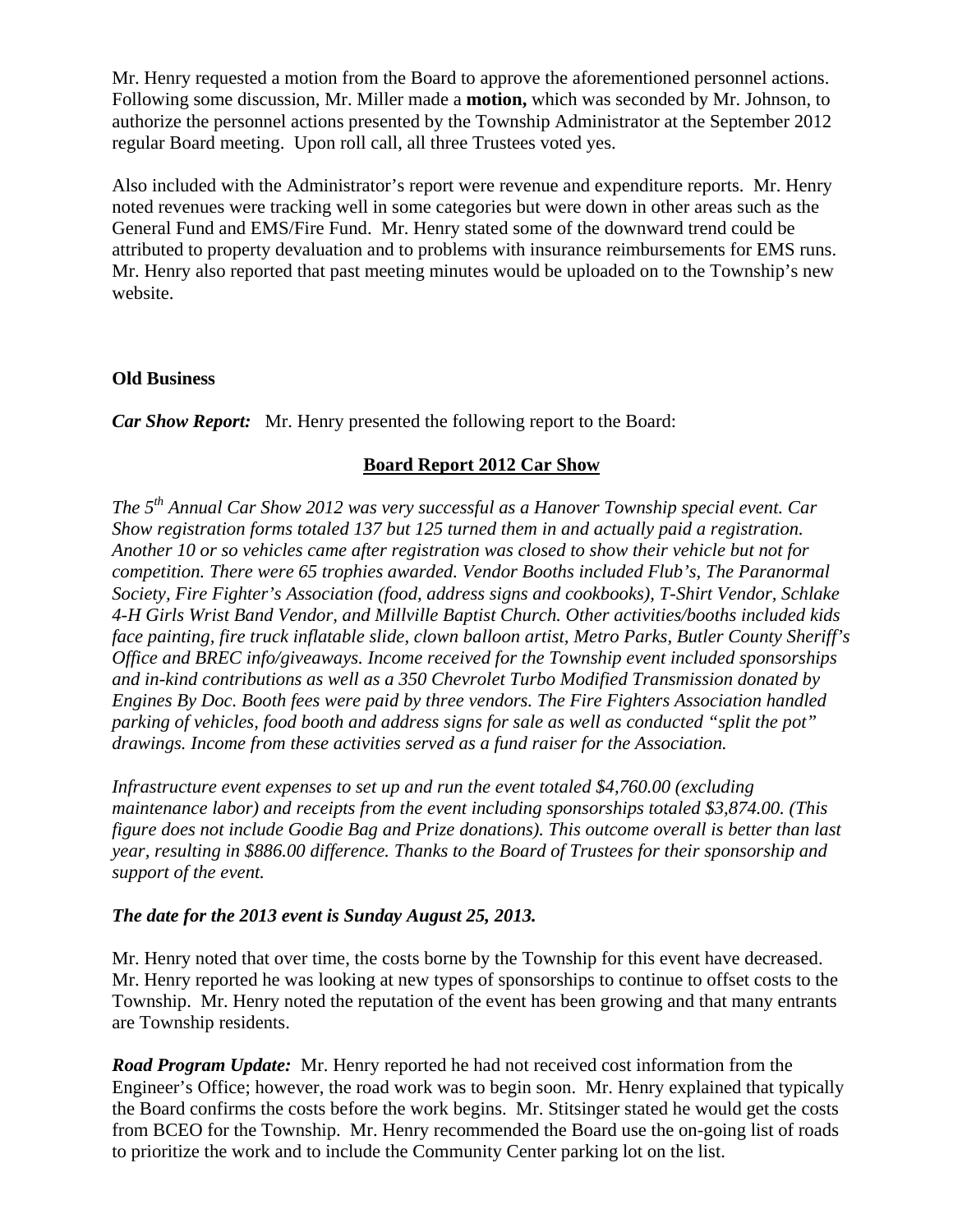*BWC Group Retrospective Rating Program:* Mr. Henry reported that he met with Andy Frank of Frank Gates Company to get information on BWC's group retrospective rating program. Mr. Henry explained that it would be advantageous for the Township to participate in this program as it would be an opportunity to save on workers' compensation premium expenses. Mr. Henry also noted that the Frank Gates Company was reducing its fee as the Township's workers' compensation TPA. There was no need for further action from the Board as it had given Mr. Henry authority to proceed at the August Board meeting.

*Community Connections Grants Submitted (2):* Mr. Henry reported that two grant applications had been submitted – one for Community Center room improvements and one for materials to replace the railroad ties in the Park. Mr. Henry noted the Township should know sometime in October if the grant applications are approved.

*Park Improvements Update:* Mr. Henry provided drawings and photos of proposed improvements to the playground area in the Park. Mr. Henry stated that the Board had previously authorized up to \$16,000 to acquire three new playground pieces which would replace the old metal slide. However, Mr. Henry is concerned that Township staff does not have adequate time to perform the installation work. Mr. Henry requested that the Board amend their motion to authorize a total of \$16,300 to include the cost of installation of the new equipment. Mr. Henry noted that there would be a warranty on the work if the vendor installs the equipment. After some discussion, Mr. Stitsinger made a **motion,** which was seconded by Mr. Miller, to increase the authorized amount for the purchase and installation of new playground equipment to \$16,300. Upon roll call, all three Trustees voted yes.

*Other Old Business:* Chief Clark requested authorization for additional funds to purchase a fire extinguisher simulator. The Board had authorized a purchase; however, quotes came in higher than the amount authorized. He explained a laser simulator would cost approximately \$11,500 and a propane simulator would cost approximately \$7000. Chief Clark noted that part of the cost would be covered by a \$1000 grant from Butler Rural and by \$4000 of FEMA grant money. The Board discussed the advantages and disadvantages of the laser and propane simulators and Mr. Miller made a **motion,** which was seconded by Mr. Johnson, to increase the amount authorized to a not to exceed amount of \$12,000. Upon roll call, all three Trustees voted yes.

Also under other Old Business, Mr. Stitsinger asked if the high school students did any work in Ebenezer Cemetery. Mr. Henry reported the students had performed some work last year but not any this year; however, they were planning to come back again next year.

Also under Old Business, Mr. Stitsinger noted the Engineer's Office did the wrong area for the 1702 Vizedom Road ditching project and offered to have the County re-do the work.

#### **New Business**

*Proposed Newsletter for Fall:* Mr. Henry stated he wanted to get the newsletter to the publisher by the last week in October. He asked the Board members to let him know of any topics they would want included in the newsletter.

*Resolution No. 41-12 Then and Now:* Mr. Henry explained the routine "house-keeping" nature of this resolution. . This resolution covers payments to several vendors. After some discussion,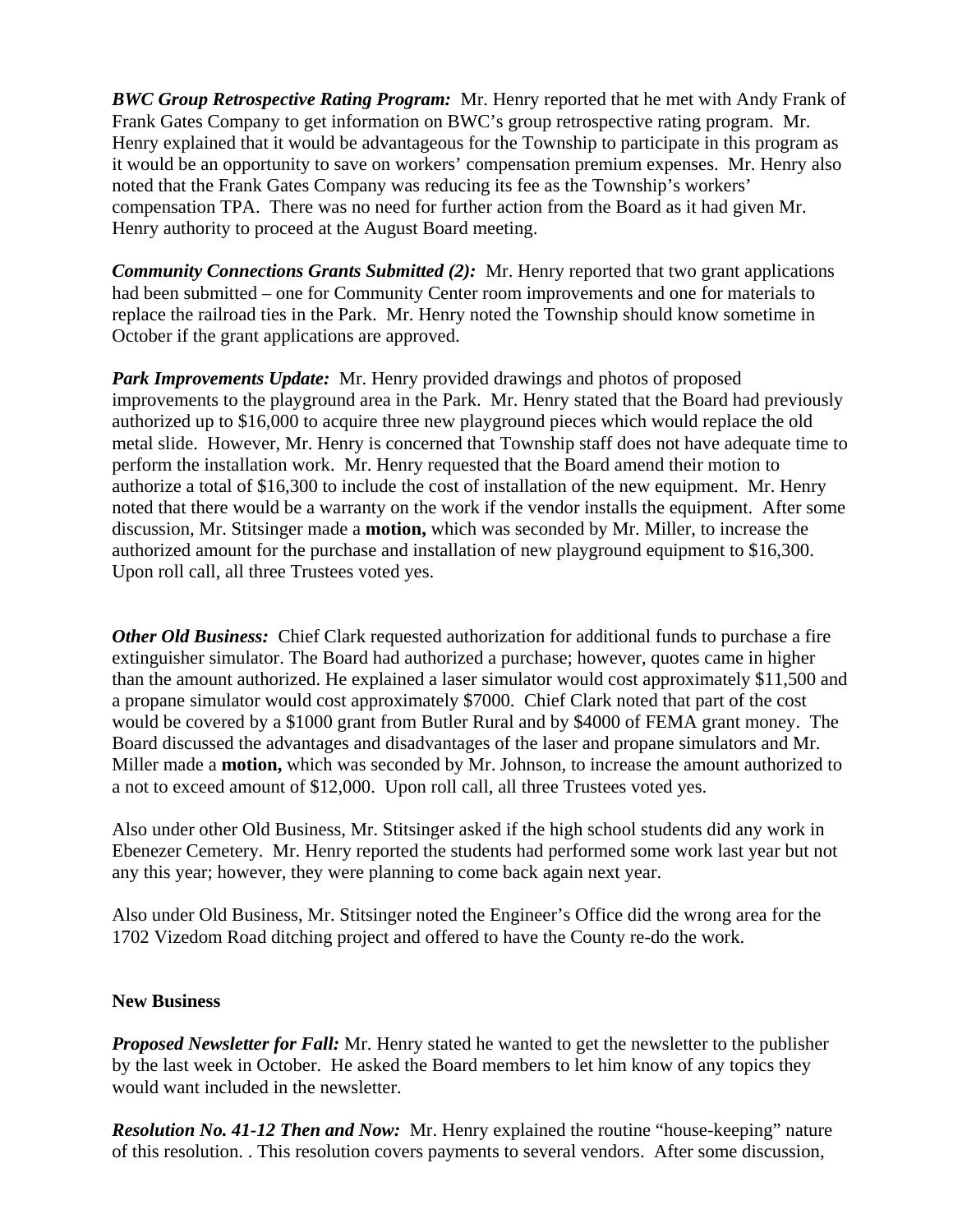Mr. Stitsinger made a **motion** to adopt Resolution No. 41-12 which was seconded by Mr. Johnson. Upon roll call, all three Trustees voted yes.

## **Resolution No. 41-12**

# **Approving Purchase Orders and Subsequent Expenditures Provided Under the "Then and Now" Process as Recommended by the Fiscal Officer**

*Whereas*, the Fiscal Officer reported on recent "Then and Now" purchase of products and services from Leader Machine Company and Northcoast Company; and

*Whereas*, the Fiscal Officer recommends that payment associated therewith be authorized through a "Then and Now" Purchase Order (amounts over \$3,000.00) officially approved by the Board and payment made accordingly; and

*Whereas*, the Board of Trustees concurs with the recommendation of the Fiscal Officer,

#### *Be it resolved by the Board of Trustees of Hanover Township Butler County, Ohio*

**Section I.** That to promote sound and efficient fiscal operations for the Township, the following items are hereby approved: \$4,500.00 Leader Machine Company (PO# 97-12) Fund 2231 and \$4,912.75 Northcoast Company (PO#98-12) Fund 2231.

**Section II**. That the Fiscal Officer is authorized to take all necessary steps to process said expenditures and provide payment accordingly.

The foregoing resolution was adopted in an open public meeting and is a reflection of the official action taken by the Board of Trustees of Hanover Township Butler County, Ohio on the  $12<sup>th</sup>$  day of September 2012.

| <b>Board of Trustees</b>                 | <i>Vote</i> | <b>Attest and Authentication:</b> |
|------------------------------------------|-------------|-----------------------------------|
| Douglas L. Johnson<br>Fred J. Stitsinger |             | Elizabeth A. Brosius              |
| Larry Miller                             |             | Fiscal Officer/Clerk              |

*Resolution No. 42-12 Designating Halloween Activity Night:* Mr. Henry noted the Township adopts this type of resolution annually. After some discussion, Mr. Johnson made a **motion** to adopt Resolution No. 42-12, which was seconded by Mr. Miller. Upon roll call, all three Trustees voted yes.

#### **Resolution No. 42-12**

## **Designating 6:00 p.m. to 8:00 p.m. on Wednesday October 31, 2012 as the Time Period for Halloween Trick or Treat Activities in Hanover Township**

*Whereas*, the Township promotes a safe and family-friendly environment for the community throughout the year; and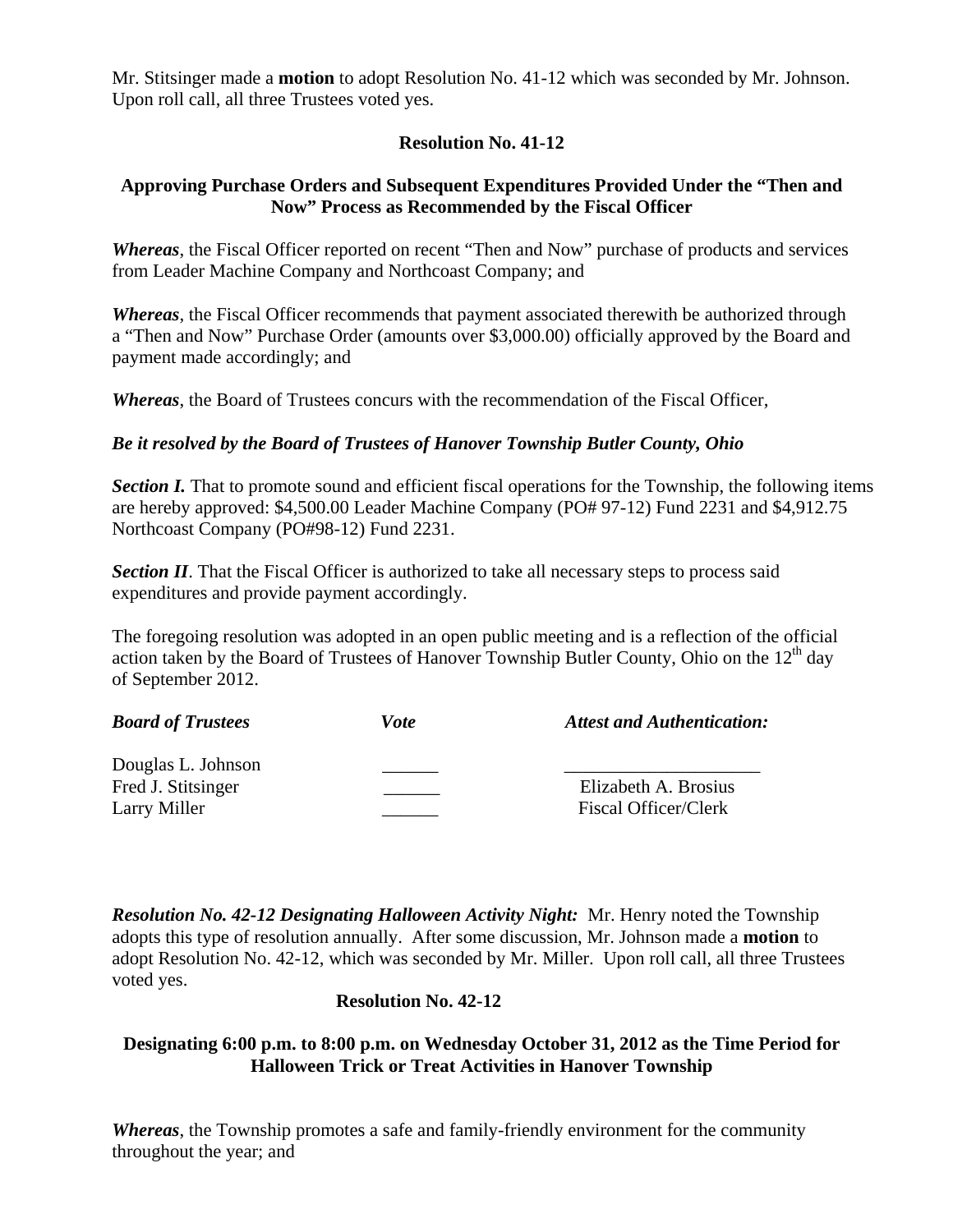*Whereas*, the Township recognizes that Trick or Treat Halloween activities for children occur every October 31st; and

*Whereas*, the Township desires to designate a safe and reasonable time period for Trick or Treat activities for children that is consistent with time periods observed by most surrounding jurisdictions,

# *Be it resolved by the Board of Township Trustees of Hanover Township Butler County, Ohio*

**Section I.** Resolution No. 42-12 is hereby approved designating 6:00 p.m. to 8:00 p.m. on Monday October 31, 2012 as the time period for Halloween Trick or Treat activities for children in Hanover Township.

The foregoing resolution was adopted in an open public meeting and is a reflection of the official action taken by the Board of Trustees of Hanover Township Butler County, Ohio on the  $12<sup>th</sup>$  day of September 2012.

| <b>Board of Trustees</b> | Vote | <b>Attest and Authentication:</b> |
|--------------------------|------|-----------------------------------|
| Douglas L. Johnson       |      |                                   |
| Fred J. Stitsinger       |      | Elizabeth A. Brosius              |
| Larry Miller             |      | <b>Fiscal Officer/Clerk</b>       |

*Resolution No. 43-12 Tax Rates/Amounts Certified:* Mr. Henry stated this resolution was required by the County Budget Commission. There is no change to the Township's inside and outside millage and this must be certified by the Board. After some discussion, Mr. Stitsinger made a **motion** to adopt Resolution No. 43-12, which was seconded by Mr. Miller. Upon roll call, all three Trustees voted yes.

# **Resolution No. 43-12**

## **Accepting The Amounts and Rates as Determined By The Budget Commission And Authorizing the Necessary Tax Levies and Certifying Them to the County Auditor**

*Whereas*, the Board of Trustees and Administration have been evaluating Hanover Township's finances and reviewed the proposed tax rates and levies based upon information from the County Budget Commission; and

*Whereas*, the Board of Trustees in accordance with provisions of the Ohio Revised Code (Sections 5705.34 and 5705.35) has previously adopted a Tax Budget for the next succeeding fiscal year commencing January 1, 2013;

# *Be it resolved by the Board of Township Trustees of Hanover Township Butler County, Ohio*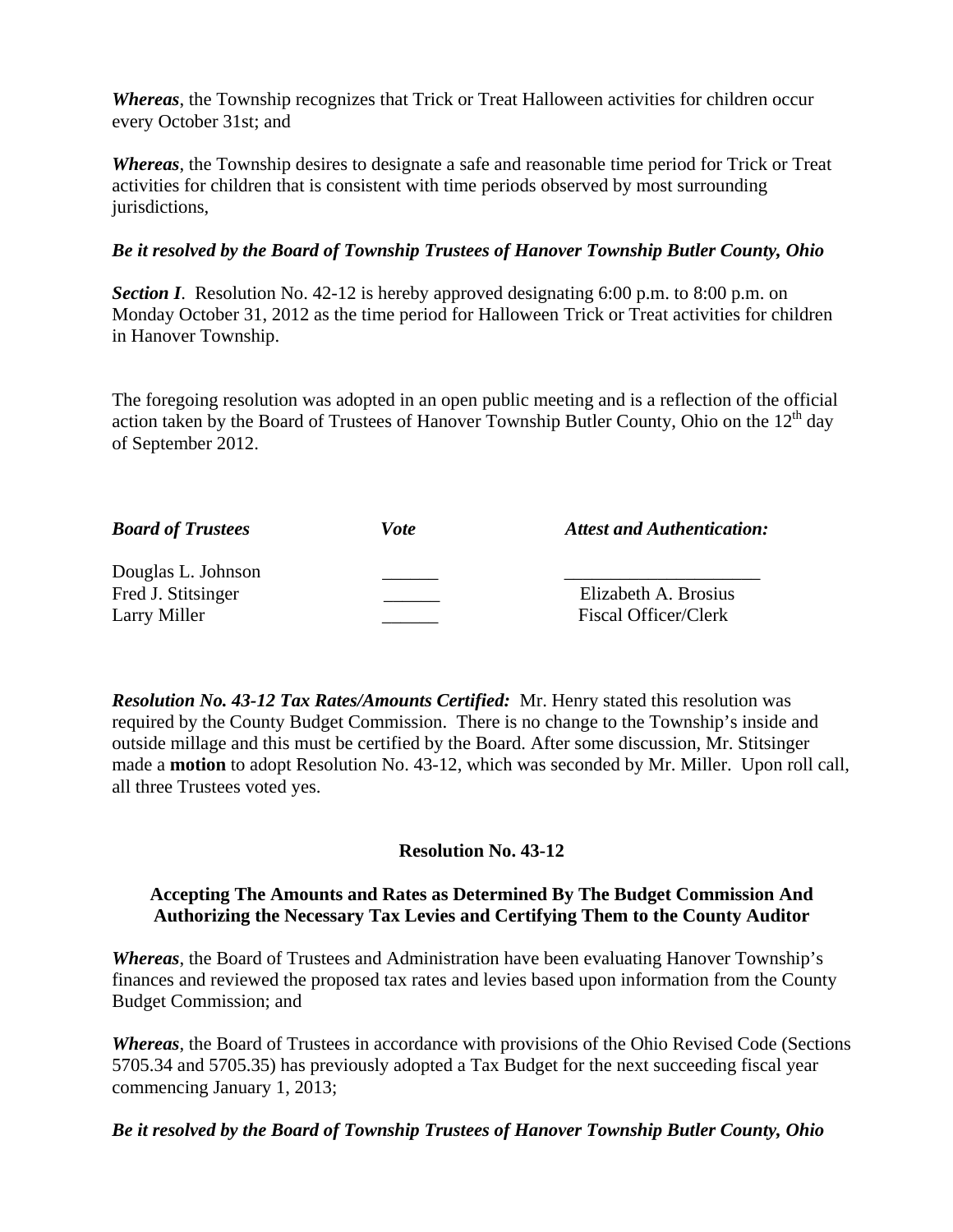**Section I.** That the amounts and rates as determined by the Budget Commission in its Certification, be and the same are hereby accepted.

**Section II.** That there be and hereby is levied on the tax duplicate of Hanover Township the rate each tax necessary to be levied within and without the ten mill limitation as reflected in the attachment labeled "Resolution No. 43-12 Attachment" (Schedule A and B).

*Section III.* That the Fiscal Officer is directed to deliver this Resolution and supporting documentation to the County Auditor and County Budget Commission as required by law.

The foregoing resolution was adopted in an open public meeting and is a reflection of the official action taken by the Board of Trustees of Hanover Township Butler County, Ohio on the  $12<sup>th</sup>$  day of September 2012.

| <b>Board of Trustees</b> | <i>Vote</i> | Attest:              |
|--------------------------|-------------|----------------------|
| Douglas L. Johnson       |             |                      |
| Fred J. Stitsinger       |             | Elizabeth A. Brosius |
| Larry Miller             |             | Fiscal Officer/Clerk |

*Resolution No. 44-12 Demolition Authorization (Woodbine):* Mr. Henry explained the Township had to go to court in order to demolish this property and the Township won the case. The County will be doing the actual demolition work and has requested this resolution designating it as the Township's agent in this matter. Mr. Miller requested that the garage on the property be left intact as it was in good condition and could be used by new property owners. After some discussion, Mr. Stitsinger made a **motion** to adopt Resolution No. 44-12, which was seconded by Mr. Johnson. Upon roll call, all three Trustees voted yes.

# **Resolution No. 44-12**

## **Determination That Blighting Conditions Exist Constituting Unsafe Conditions and Creating a Nuisance As Set Forth in Ohio Revised Code Sections 505.86 and 505.87**

*Whereas*, Hanover Township has received numerous complaints about the condition of the property located at 791 Woodbine Road in Hanover Township Hamilton, Ohio 45013; and

*Whereas*, the property listed above is vacant and is negatively impacting the surrounding area creating a blighting influence and unsafe conditions; and

*Whereas*, Butler County Building Department has made contact with owners of all of the aforementioned parcels and made a determination the structures associated with each site are unsafe but said owners did not acknowledge and court action was authorized; and

Whereas, the Butler County Common Pleas Court has ruled in Case No.CV2011-12-4332 that said structure be demolished by the Township and the Township may recover its costs through the tax duplicate; and

*Whereas*, the Butler County Department of Development has funds set aside to assist the Township to demolish said structure and eliminate blighting conditions referenced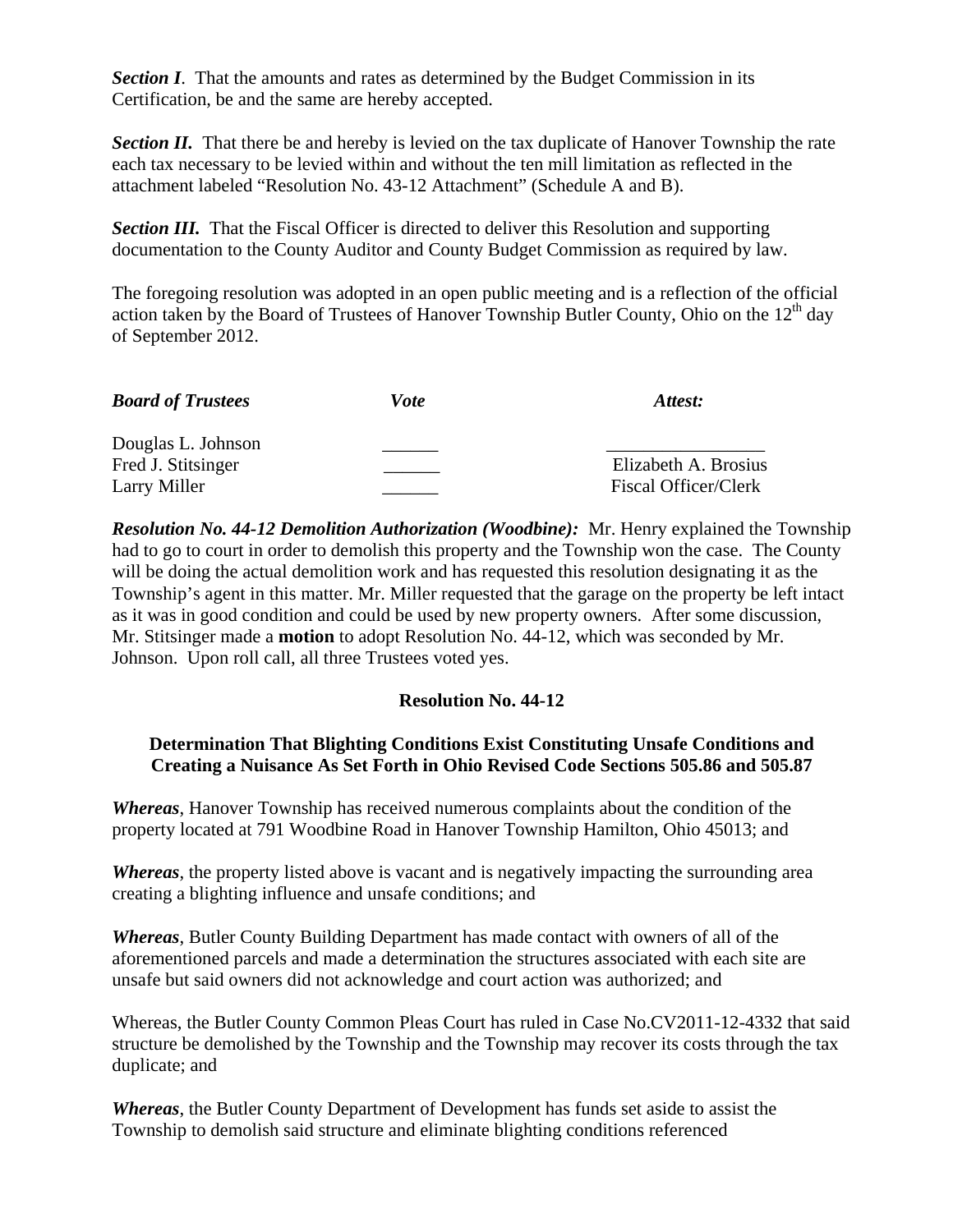# *Be it resolved by the Board of Trustees of Hanover Township Butler County, Ohio*

**Section I.** That a finding is made that the following property is in such a condition as to be declared as a blighted property with an unsafe structure detrimental to the health, safety and general welfare of the community in violation of Sections 505.86 and Sections 505.87 of the Ohio Revised Code and shall be demolished by the Township acting through the Butler County Department of Development as per authorization through the Common Pleas Court in the above referenced case:

A) 791 Woodbine Road: Vacant burned out unsafe structure with debris

*Section II*. That pursuant to this Resolution the Butler County Department of Development utilizing grant funds authorized for Hanover Township is hereby authorized to act in behalf of the Township to use said funds to demolish said structure. Said costs shall be placed on the tax duplicate for recovery of these funds.

The foregoing resolution was adopted in an open public meeting and is a reflection of the official action taken by the Board of Trustees of Hanover Township Butler County, Ohio on the  $12<sup>th</sup>$  day of September 2012.

| <b>Board of Trustees</b>                                 | Vote | <b>Attest and Authentication:</b>            |
|----------------------------------------------------------|------|----------------------------------------------|
| Douglas L. Johnson<br>Fred J. Stitsinger<br>Larry Miller |      | Elizabeth A. Brosius<br>Fiscal Officer/Clerk |

*Community Development Grant Ideas – Public Solicitation:* Mr. Henry reported that the grant application deadline is November 2 which is earlier than in previous years. Mr. Henry explained that each year the Township submits three applications. Mr. Henry distributed a list of grant application ideas that had been developed from on-going discussions at prior meetings and he invited additional input from citizens in attendance. Mr. Henry explained the list of ideas was being presented for the Board's consideration and there was no need for the Board to take action that evening. Mr. Henry stated he would present updated costs at the October Board meeting. Mr. Henry noted the Township's three priority projects from last year were not funded and the opportunity to acquire the Eaton property was still on option.

*Work Session Scheduling:* Mr. Henry recommended the Board schedule a work session to discuss major capital equipment purchases for the next 36 months, especially for the Fire Department. As time permits, citizen, committee and employee survey results could also be discussed. After some discussion, Mr. Miller made a **motion,** which was seconded by Mr. Johnson, to schedule a work session for the Board on Wednesday, September 26 at 4:00 p.m. Upon roll call, all three Trustees voted yes.

*Other New Business:* Mr. Henry stated he would like to implement some programming ideas for residents such as lunch and learns or breakfasts featuring various speakers. One possible speaker would be Denny McKeown. The Board members indicated they liked the concept and asked Mr. Henry to proceed with his idea.